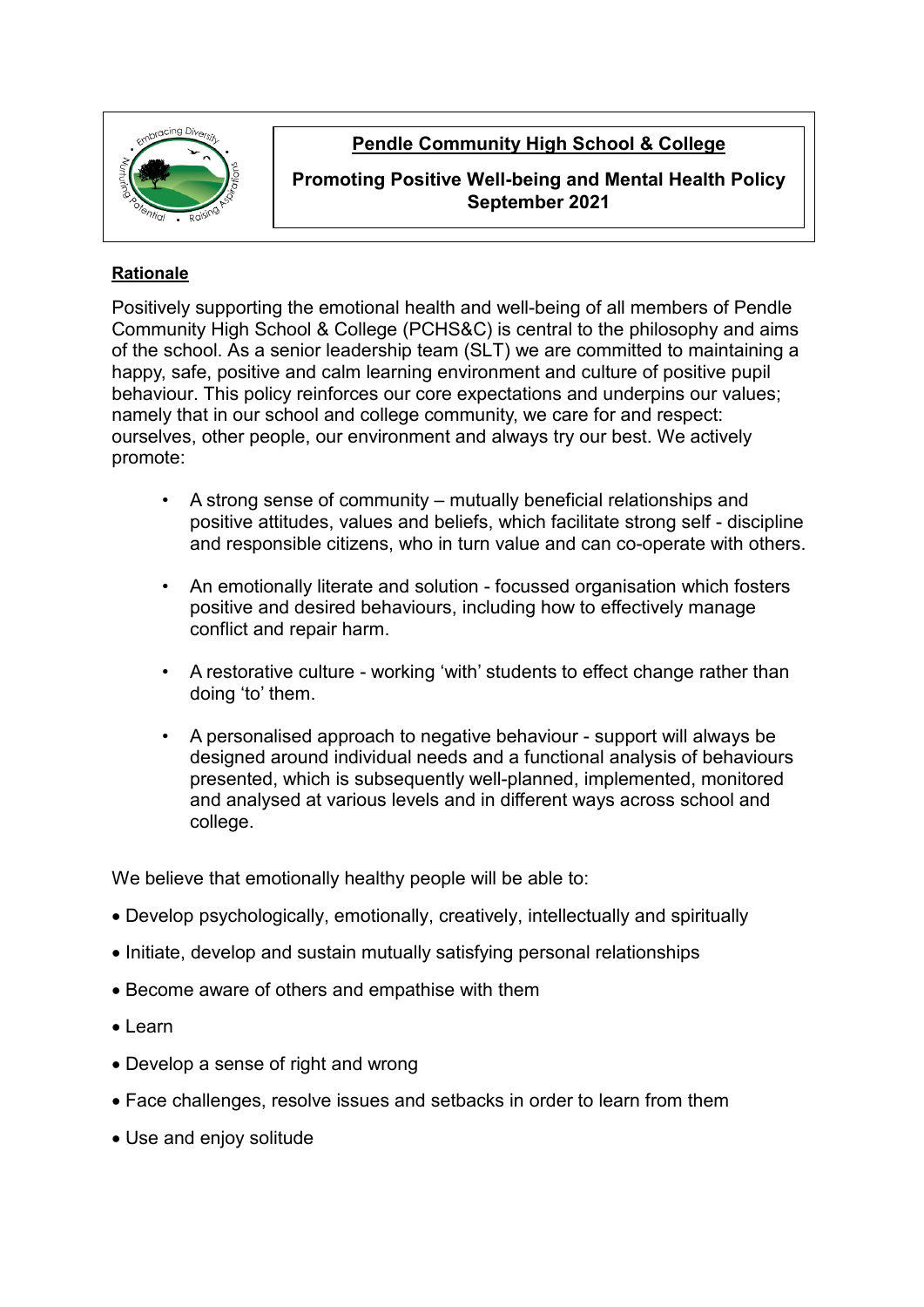As an SLT we recognise that there should be proactive support for emotional wellbeing and resilience, as it is fundamental to people's capacity to get the most out of life for themselves and for their families.

We recognise that there is an inseparable link between good emotional and physical health and success in learning and achievement. Life skills and emotional resilience acquired in childhood and adolescence helps people cope with challenges throughout their lives.

## **Aim of Policy**

To promote positive emotional health and well-being to help pupils and staff to understand and express their feelings, build their confidence and emotional resilience and therefore their capacity to learn, accept change and move forward.

The culture and ethos of PCHS&C is positive, proactive in its approach and welcomes opportunities to promote emotional health and well-being through the formal and informal curriculum.

PCHS&C actively creates and sustains a wellbeing culture. This is achieved by: -

- An embedded positive approach to pupil relationships and behaviour based in restorative practice and the building of relationships
- Providing opportunities to listen to the child's voice e.g. using check in circles, student and school councils, Mental Health peer mentors
- A trauma informed approach

Staff at PCHS and C are aware of and have been trained in a range of issues that potentially affect a young person's emotional wellbeing and behaviour. CPD and training includes: the THRIVE approach, courses on the Me Learning and MindEd training platforms on Attachment, Trauma, mental health and Adverse Childhood Experiences (ACE's) including living in Domestic Abuse environments and sensory processing and sensory regulation needs.

A programme of annual INSET training on Attachment and Trauma.

Staff are familiar with the effect of Attachment, Trauma and ACEs on the development of the brain, emotional regulation and the effects on relationships.

All staff are aware that a "trauma informed" approach benefits all young people and ensures behaviour is seen in its wider context. A "trauma informed" approach encourages active listening and curiosity by looking for the meaning of behaviour beyond what a young person superficially presents.

All staff have contributed to a document of good practice focusing on the "strategies to bear in mind", as well as specific examples of **Changing the conversation –** what we used to say and what we will say and do more consistently **to ensure we strive to shift from blame to compassion, disconnection to connection, hopelessness to hope.**

- Actively using resources from Action for Happiness and Mentally Healthy schools
- Dedicated timetabled time devoted to pupil and staff well-being
- The use of the THRIVE approach with trained THRIVE practitioners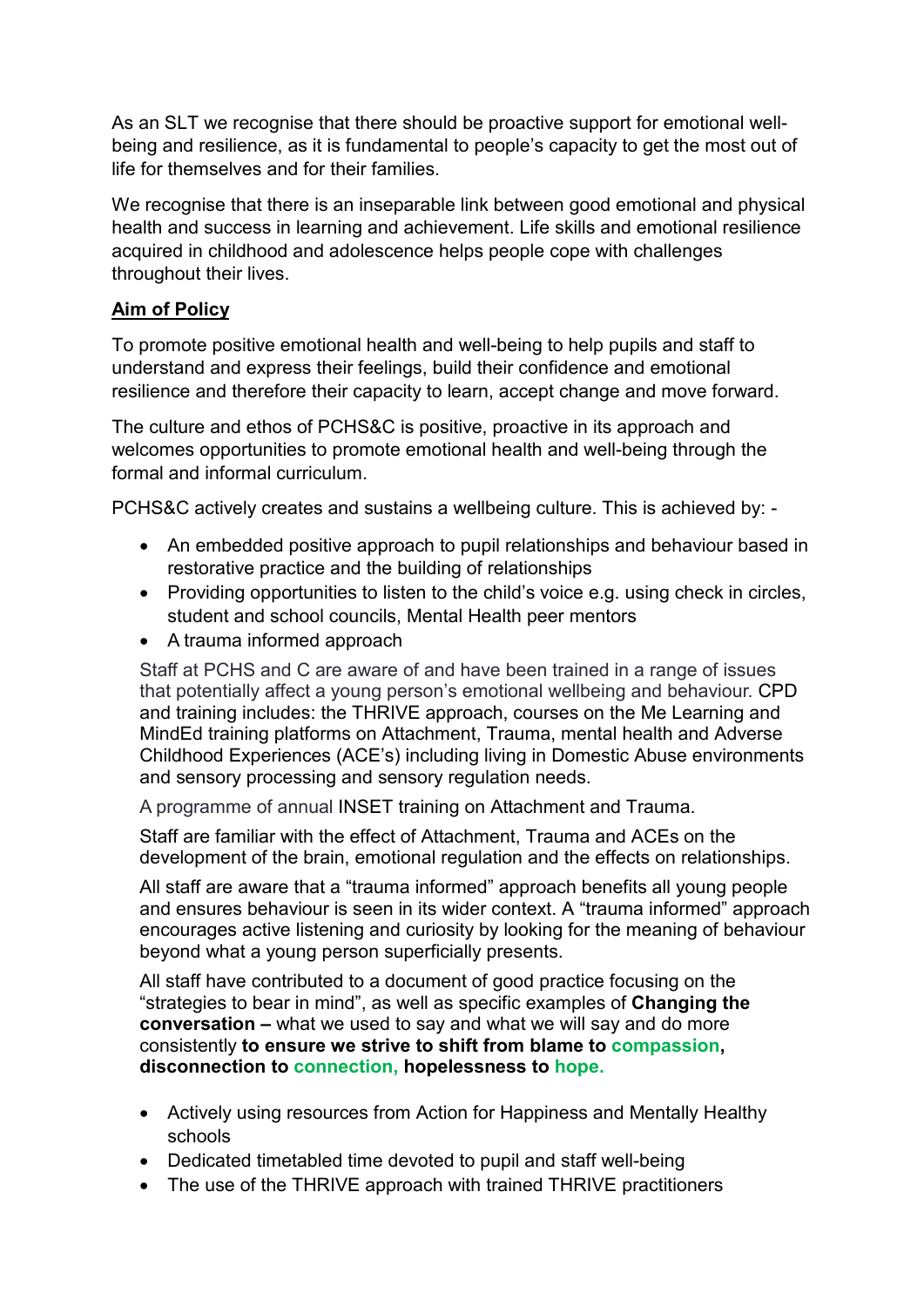• Providing appropriate programmes of study and topics in PSHE, Physical Development, Cooking and Nutrition and Computing.

## **Policies**

- Positive relationships, behaviour and SEMH including rewards systems
- Anti-bullying
- Safeguarding and Child Protection
- Online safety
- Staff code of Conduct
- Menopause Policy

### **Key people**

Everyone has their part to play at PCHS & C in promoting positive mental health and well-being within our community. There are particular staff who are well placed to provide support and guidance within their specific role and responsibilities. For our pupils, well-being, positive mental health and promoting the welfare of all our young people falls within our wider safeguarding culture and any issues of well-being or mental health should be initially discussed with the Designated Safeguarding Lead (DSL) Jenny Bayliss Deputy Headteacher or deputy DSL Alison McConville, Family Liaison Officer(FLO). Both staff are Mental Health First Aiders. J Bayliss is the Senior Designated Mental Health Lead**.** A number of staff have trained as Mental Health Champions**.** 

As an SLT we consider the well-being of staff and pupils at our weekly SLT meetings.

For the academic year 2021 -2022 we will be piloting a process of welfare check ins with all staff every term.

Any staff member wishing to discuss issues concerning their positive mental health and well-being should approach a member of SLT.

### **Internal specialist staff resources**

- THRIVE practitioners Debra Grogan Headteacher, Claire Endersby Assistant Headteacher, Andrea Huggett Teacher, Alison McConville FLO
- Family Liaison Officer
- Special Needs School Nurse
- Music Therapist
- Mental Health First Aiders Jenny Bayliss Deputy Head teacher, Alison McConville (FLO)

### **Curriculum**

- PSHE (including RSE)
- Online safety